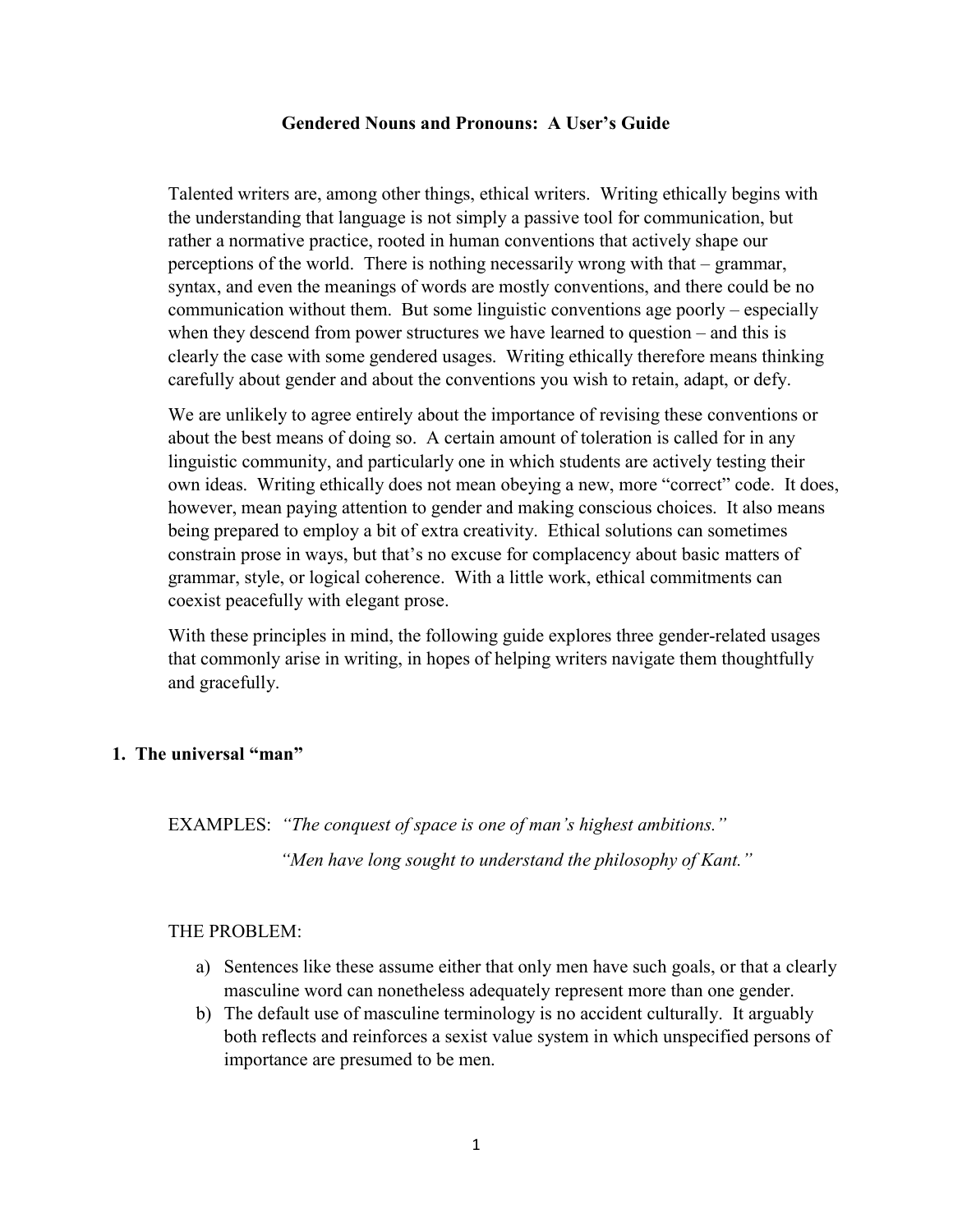#### CURRENT STATUS:

Though once commonly accepted, such usages are now widely considered sexist and have become passé – so much so, in fact, that they often signal a reactionary or willfully confrontational attitude in an author that will put many readers on edge, especially in academic writing. If that's not your intention, avoid them.

### ALTERNATIVE SOLUTIONS:

Try a more general, non-gendered noun, such as "person," "people," "human," or "humanity." These are not only more appropriate in most cases, but also technically more accurate. As you make these substitutions, pay attention to how they affect the naturalness of your prose. For example, it doesn't really work to say, "The conquest of space is one of humans' highest ambitions." The possessive is awkward, and some uses of "human" make you sound like you're observing us from another planet. But you might say, "The conquest of space is among the highest of human ambitions."

More specific nouns can also work in many cases. For example, in the second case above, you might suggest that "readers," "philosophers," or "scholars" have long sought to understand the philosophy of Kant. Just notice: there are lots of perfectly natural solutions that allow you to avoid referencing gender at all.

### 2. Other Needlessly Gendered Nouns

### EXAMPLES:

fireman, freshman, mailman, stewardess, actress

### THE PROBLEM:

There are multiple ethical concerns here:

- a) In many cases, these nouns incorporate the universal "man," retaining all the problems listed above. Words like "fireman" and "freshman" imply either that only men fight fires or attend college, or that a clearly masculine term can represent more than one gender. More generally, the default specifically to male terminology both reflects and reinforces sexist cultural attitudes.
- b) Gendered occupational terms like "fireman" and "mailman" also arguably perpetuate the idea that certain kinds of work are better or uniquely suited for men. These terms influence cultural attitudes and expectations in ways that could limit career opportunities for anyone who does not identify as male.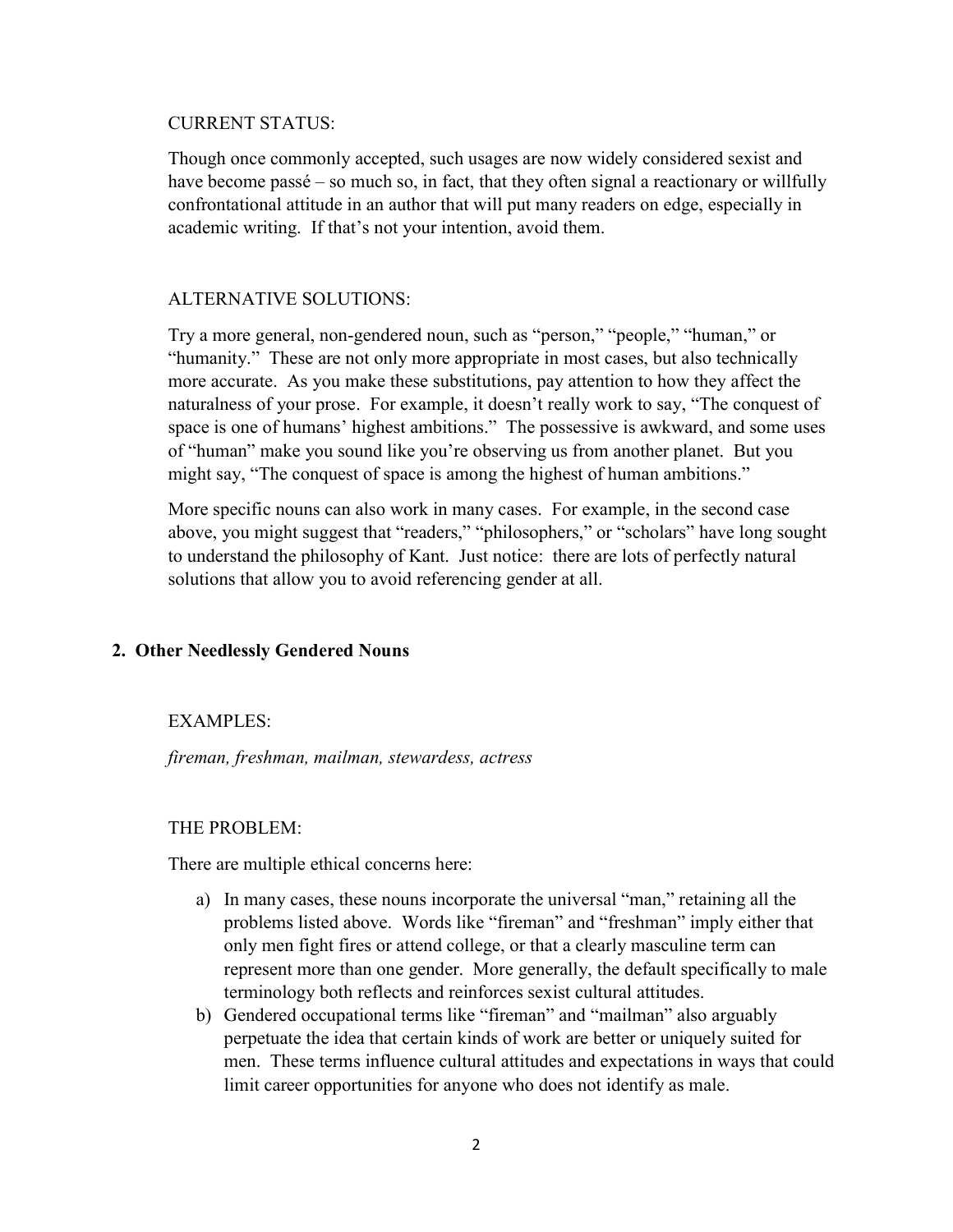- c) Although words like "stewardess" and "actress" appear to have equivalent male terms, the "-ess" ending may carry diminutive implications, suggesting that an actress is a lesser or incomplete version of an actor, rather than an equivalent.
- d) Binary pairs of terms like "actor" and "actress" can also be alienating to persons who do not readily identify with male or female categories.

# CURRENT STATUS:

Some of these terms are more taboo than others, but linguistic gender norms are changing quickly, and it may not be long before all are out of favor in mainstream writing and speech. For example, "steward" and "stewardess" are generally passé; both terms have been replaced in common usage by the more general term "flight attendant." "Actor" and "actress" remain much more common, but non-gendered uses of "actor" have been growing in popularity. For example, in 2017, the MTV movie awards (not exactly our ethical gold standard, but perhaps a useful barometer) stopped giving separate acting awards for male and female performances, and gave the combined "best actor" award to Emma Watson.

Some writers perhaps inadvertently retain gendered terms (like "mailman") for men and more general terms (like "mail carrier") for women (since "mailman" still sounds more natural than "mailwoman"). But both ethically and stylistically, this inconsistency seems hard to defend.

### ALTERNATIVE SOLUTIONS:

Firefighter, first-year student, mail carrier, flight attendant, actor

# 3. Gendered Pronouns

EXAMPLES:

He, him, his, she, her, hers

A person should always do what he thinks is right.

A person should always do what he or she thinks is right.

### PROBLEMS:

Two major concerns arise: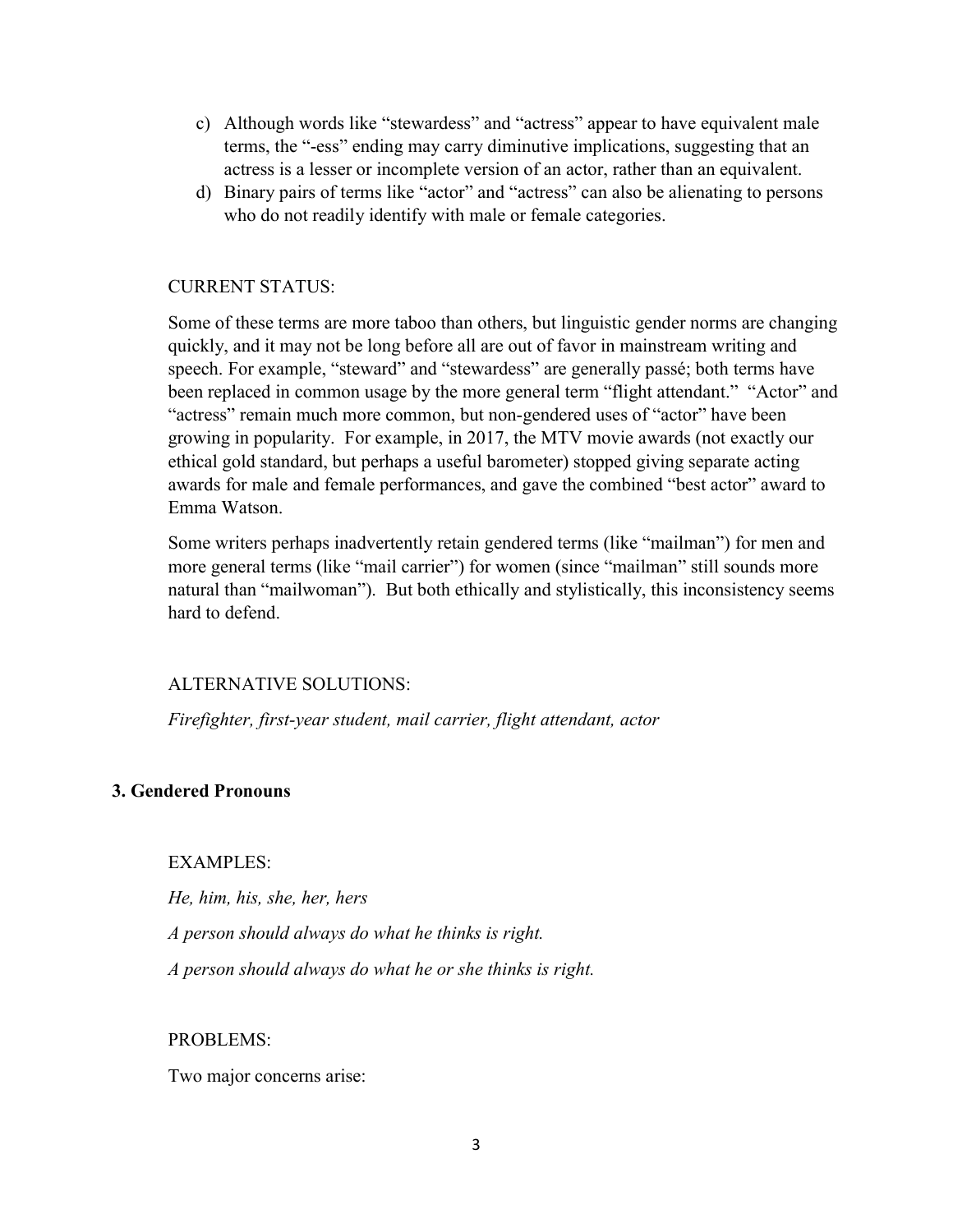- a) The general use of male pronouns for persons of unspecified gender (as in the first sample sentence above) shares most of the problems of the universal "man," listed above.
- b) All six pronouns listed above (and the second sample sentence) contribute to binary thinking about gender that can alienate and exclude persons who do not readily identify with male or female categories.

# CURRENT STATUS:

This is a tough one – the appropriate use of gendered pronouns is very much a matter of ongoing debate. A few matters are pretty well settled, however. Above all, the use of a generic "he," though common in older writing, is now widely out of favor; like the use of the universal "man," it may unintentionally signal a reactionary or confrontational attitude to your reader.

More recently, many writers have resolved these concerns by incorporating female pronouns into their writing (e.g. "she or he," "his or her"), but this approach has become newly controversial – especially in academic writing – because of its failure to include transgender persons. As a result, the use of "they" as a singular pronoun has become increasingly popular, to such an extent that it has been accepted in limited cases by the Washington Post and the Associated Press, though the Chicago Manual of Style still considers it "ungrammatical." The reasonable concern that constrains this usage is that a pronoun should agree not only in gender, but also in number, with its antecedent term. Using "they" as a pronoun for "person" is fairly common in colloquial speech, and as many commentators have noted, it can be found throughout the history of literature. But it can also introduce significant confusion into your writing. Consider the following example:

# "Two friends were walking home when they remembered they'd left their phone at the restaurant. So they went back for it while they went home."

It is easy to overdramatize such concerns. Using "they" as a singular noun will not cause the English language to collapse into senselessness and anarchy. In most cases, it is possible to find a workaround; here, for example, the second sentence can be fixed by using proper names, or simply by saying, "So one of them went back for it while the other went home." The first sentence is trickier, however, because we still don't know whether the phone belonged to one or both of the friends, or which of them remembered it was left behind. As much as we like the singular "they" as an ethical solution, it is less than ideal grammatically.

One last consideration worth mentioning is that people sometimes specify their own chosen pronouns, and there is good reason to defer to their wishes. We may not be strictly obligated to use the pronouns others use for themselves, especially in cases where doing so creates awkward and conspicuous incongruities in our usage, but imposing "he"